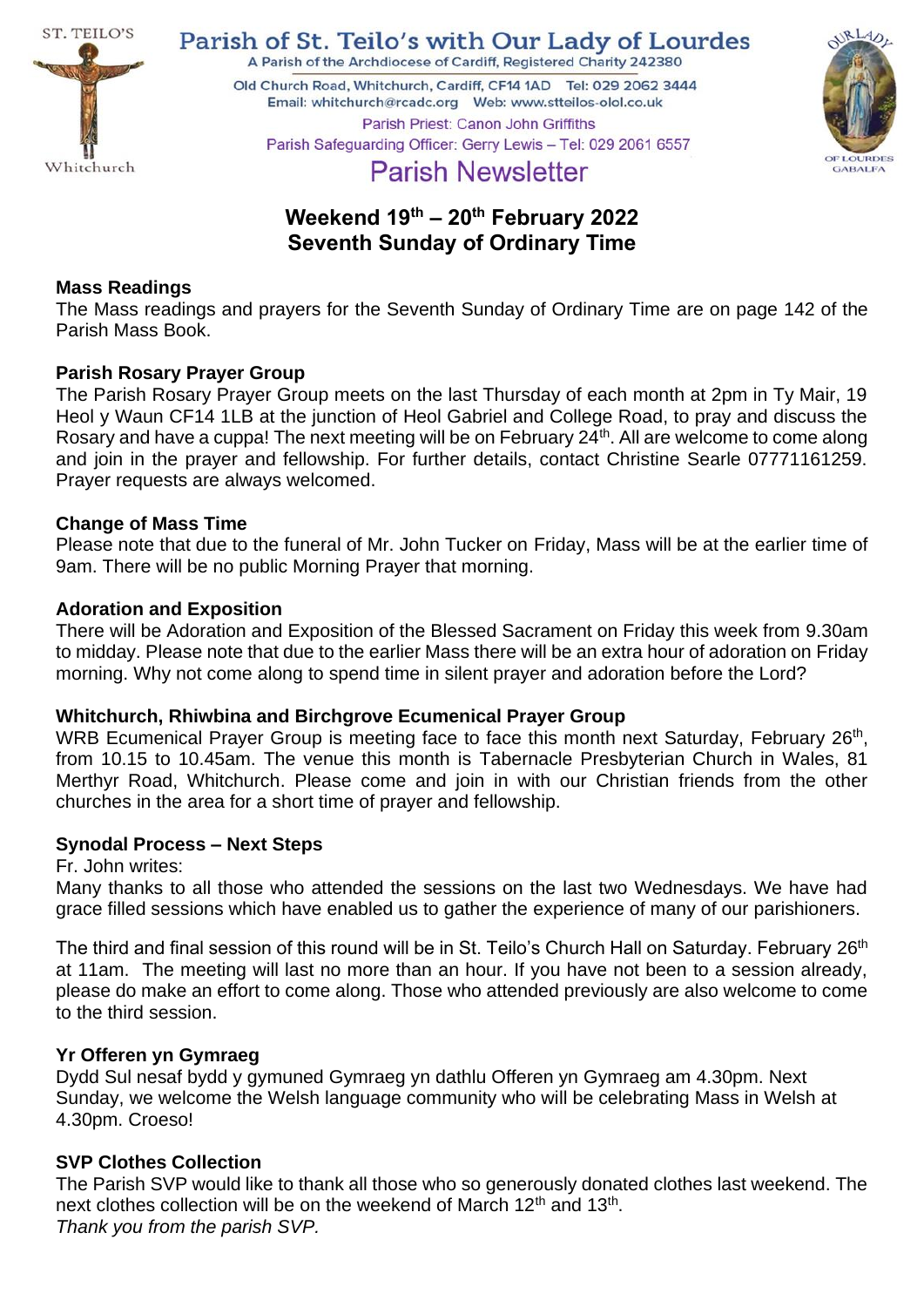#### **Parish Council Elections**

The Candidate Information and Ballot Papers remain available at the back of both Churches. If you have not done so already, please take your copy and complete and return it to the ballot box at the back of the Church by the end of this weekend. Next Weekend the New Parish Council Members will be announced in the newsletter.

#### **Confirmation**

If you are the parent of a young person in Year 8 or above who has not yet been confirmed, you are asked to consider enrolling him/her on this year's Confirmation Programme.

The programme will begin with a Parents' Information Evening on Monday, February 28<sup>th</sup> at 6pm in St. Teilo's Parish Hall. This will be followed by an Enrolment Mass at 10am on the First Sunday of Lent, March 6<sup>th</sup>, and the programme for the young people will continue on Monday evenings at 6pm in St. Teilo's Parish Hall.

Enrolment Forms are available at the back of both Churches and they, along with a copy of the confirmandi's Baptismal Certificate, should be brought to the Parents' Information Evening on February 28<sup>th</sup>.

#### **Children's Liturgy**

We are very grateful to Nick Davies, a member of the Children's Liturgy team, who continues to provide resources designed for children and families. The resources can be found on the parish website. The children's resource for this weekend can be found here – [https://stteilos-olol.co.uk/wp](https://stteilos-olol.co.uk/wp-content/uploads/2022/02/20Feb-C.pdf)[content/uploads/2022/02/20Feb-C.pdf](https://stteilos-olol.co.uk/wp-content/uploads/2022/02/20Feb-C.pdf) and the family one here – [https://stteilos-olol.co.uk/wp](https://stteilos-olol.co.uk/wp-content/uploads/2022/02/20Feb-FT.pdf)[content/uploads/2022/02/20Feb-FT.pdf](https://stteilos-olol.co.uk/wp-content/uploads/2022/02/20Feb-FT.pdf)

#### **Catholic People**

The February edition of the Archdiocesan Newspaper Catholic People is now available. You can read it here – <https://rcadc.org/wp-content/uploads/2018/10/Catholic-People-February-2022.pdf>

# **Christ the King Primary School – Nursery Applications September 2022**

This concerns children born between 01/09/2018 and 31/08/2019. The application system close on Monday this week, February 21<sup>st</sup> for children starting nursery in September 2022. Applications are available on the school website under the Key Information tab and then select Admissions: <https://www.christthekingcathprm.co.uk/admissions/> If you would prefer, the school can post an application to you. Please contact the school office at: [christthekingprm@cardiff.gov.uk](mailto:christthekingprm@cardiff.gov.uk) to request a hard copy.

#### **Are you ready for What is God saying to the Church?**

All are welcome to attend the online event arranged by the Divine Renovation UK team to reflect on what God is saying to the Church as we begin to move out of the Pandemic. The speakers are Fr. James Mallon – Parish Priest of Our Lady of Guadalupe Parish in Dartmouth Nova Scotia, who founded the Divine Renovation ministry, Bishop Robert Barron, Auxiliary Bishop of the Archdiocese of Los Angeles and founder of the Word on Fire Catholic Ministries and Revd. Nicky Gumbel, Anglican Vicar of Holy Trinity Brompton, London who was the pioneer of Alpha. The evening will be a conversation on the topic of 'What is God Saying to the Church?'.

March 2022 marks two years since the pandemic hit much of the world. Now is the time to ask "What is God saying to the Church throughout the last two years? What have we learned? What should be our focus in the future? What is the most urgent call for the Church? What have the past two years revealed about the Church and how she is fulfilling her mission? What are we being called to repent of, to turn from, and to turn towards?"

This FREE online event is happening on Tuesday March 1<sup>st</sup> and starts at 6pm. Find out more and register at: <https://www.divinerenovation.org/what-is-god-saying-event>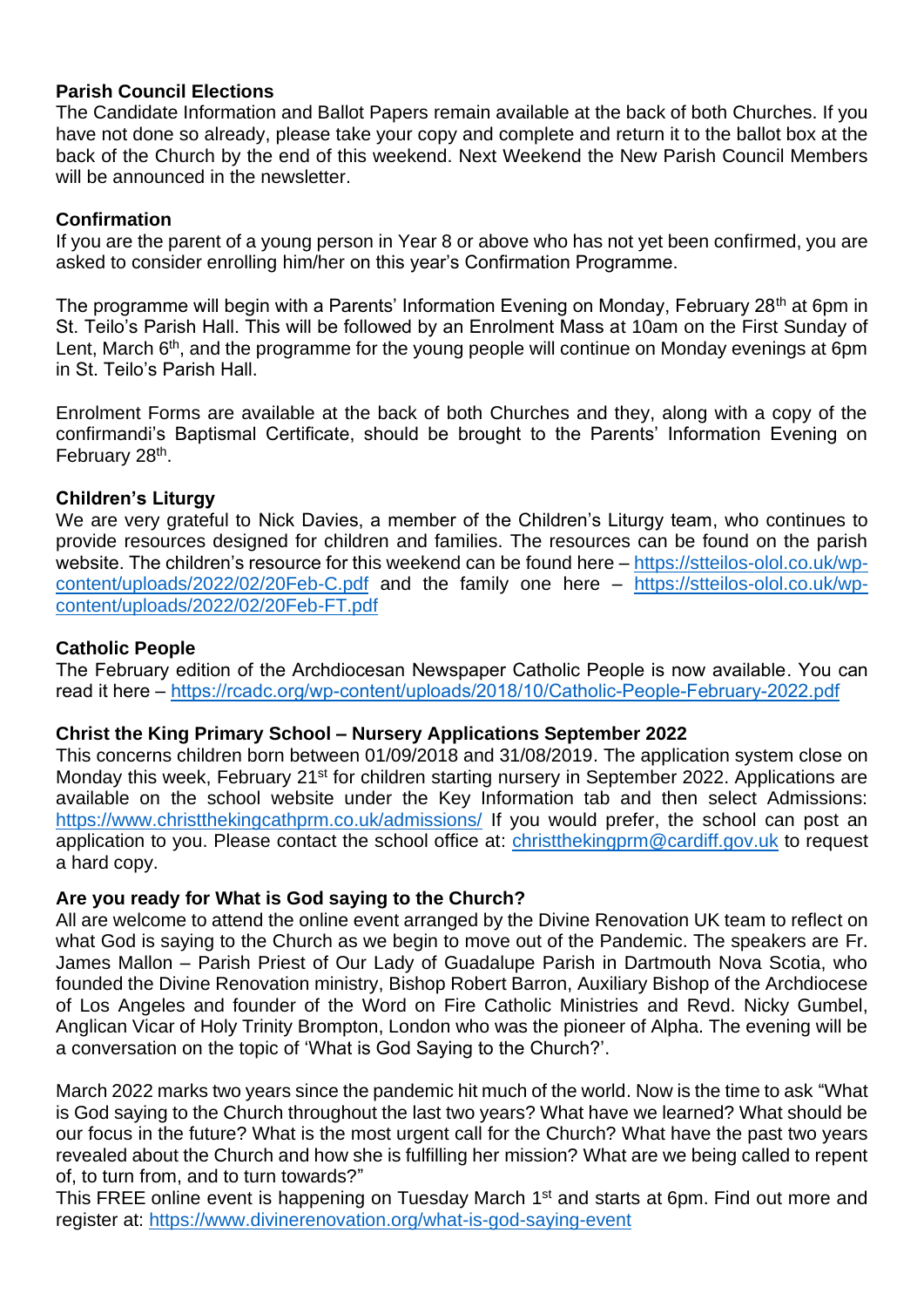# The God Who Speaks

# Sharing the Word of God



**Through Ministry** 





A Day of Reflection via Zoom for: Ministers of the Word, Catechists and Leaders of Children's Liturgy of the Word

Saturday 5<sup>th</sup> March 2022 10.30 am - 3 pm

Keynote Speaker: Deacon Rob Coyne

To confirm a place and further information, please email Diocesan Scripture Champions madeleine.walters@rcadc.org or kate.duffin@hotmail.co.uk

# **Praying for the Sick of the Parish**

Please remember those who are sick in your daily prayers: Fr. Andrew Berry OSB, Keith Alexander, Bob Bending, Yvonne Butcher, Dorothy David, Barbara Day, Philip Evans, Mary Jones, Mary Joseph, John Mintram, Theresa Ng, Tom O'Leary, Terry O'Shea, Derek Phillips and Bridget WynneFarrell. If you would like to add someone to the list, please email [whitchurch@rcadc.org.](mailto:whitchurch@rcadc.org)

# **Rest in Peace**



In your mercy, please pray for the repose of the soul of John Tucker, of Llandaff North, who died recently. Mr. Tucker's funeral service will take place at 10.15am on Friday, February 25<sup>th</sup> at the Wenallt Chapel, Thornhill.

Please also pray for the repose of the souls of those whose anniversaries occur at this time: Suzanne Aubertin, Thomas Wheeler, Elizabeth Main, William Nelson, Patrick Burke, Margaret Driscoll, Jack Foley, Meryl Seaton, Ethel Forward, Carmel Wood, Winifred Withers, Eleanor Mundell, Patrick Lyons, Maureen Cashin, Catherine Belt, Margaret Pervoe, Ross McKendrick, James Milne, Josephine McCann, Kathleen King, Gwladus Lewis, Sara Day, Eileen Bryant, Gerald English and Avril Clear.